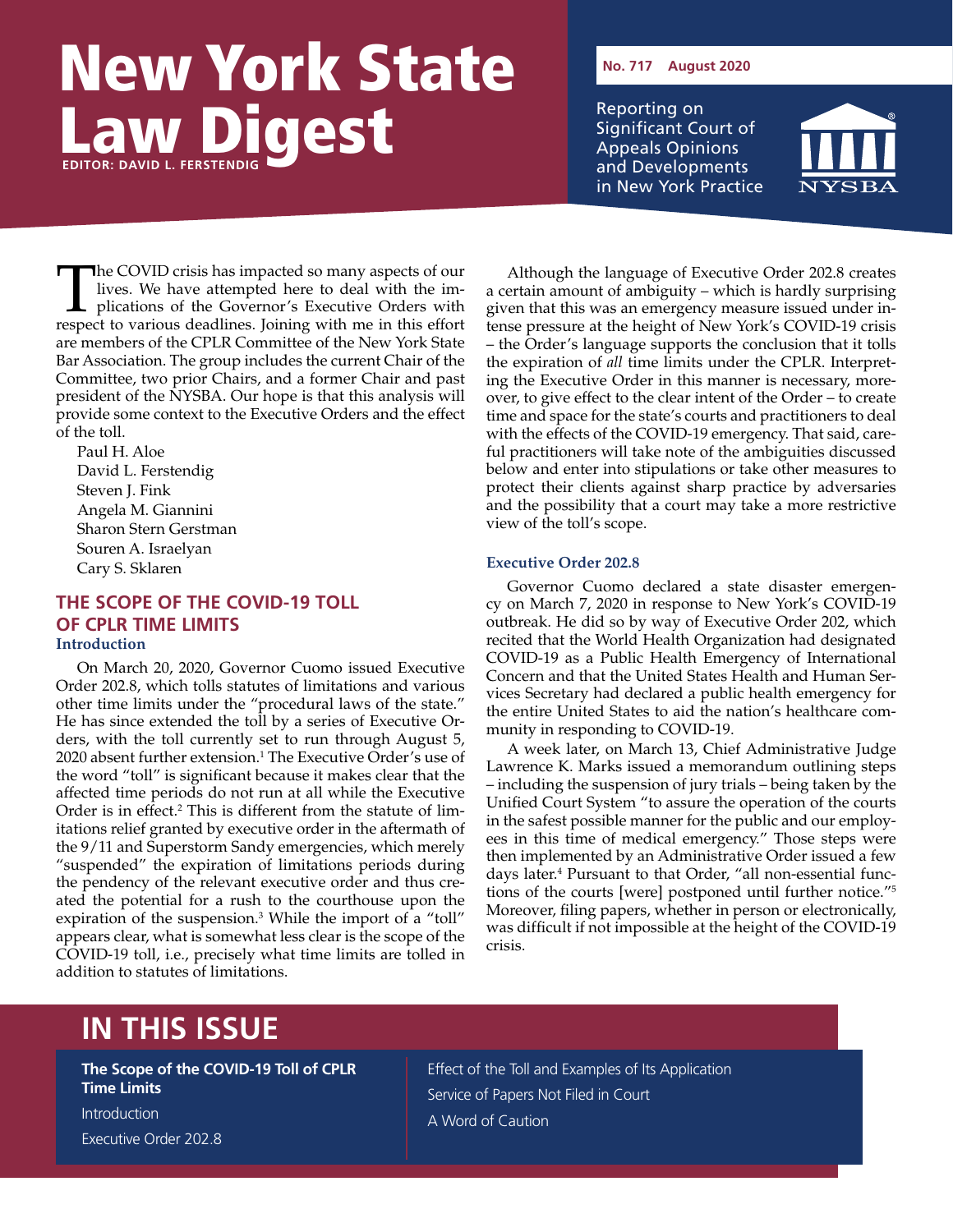Executive Order 202.8 was issued on March 20, one in a series of disaster measures implemented by the Governor in response to the emergency. Consistent with Executive Order 202, Order 202.8 recites that "in order to facilitate the most timely and effective response to the COVID-19 emergency disaster, it is critical for New York State to be able to act quickly to gather, coordinate, and deploy goods, services, professionals, and volunteers of all kinds." The Governor therefore invoked Section 29-a of Article 2-B of the Executive Law as authority to "temporarily suspend or modify any statute, local law, ordinance, order, rule, or regulation . . . if compliance with such statute, local law, ordinance, order, rule, or regulation would prevent, hinder, or delay action necessary to cope with the disaster emergency or if necessary to assist or aid in coping with such disaster. . . ." Executive Order 202.8 goes on to enumerate six categories of laws that the Governor was suspending or modifying in accordance with such authority.

Relevant here is the first of the enumerated categories. "In accordance with the directive of the Chief Judge of the State to limit court operations to essential matters during the pendency of the COVID-19 health crisis," Executive Order 202.8 provides:

[A]ny specific time limit for the commencement, filing, or service of any legal action, notice, motion, or other process or proceeding, as prescribed by the procedural laws of the state, including but not limited to the criminal procedure law, the family court act, the civil practice law and rules, the court of claims act, the surrogate's court procedure act, and the uniform court acts, or by any other statute, local law, ordinance, order, rule, or regulation, or part thereof, is hereby tolled from the date of this executive order until April 19, 2020.

By its express terms, the Executive Order tolls various time limits; it does not merely suspend them. The toll applies not only to statutes of limitations, moreover, but to any "specific time limit for the commencement, filing, or service of any legal action, notice, motion, or other process or proceeding."

#### **Effect of the Toll and Examples of Its Application**

The CPLR provides for a number of different elongations of time in which to commence an action. Some of these provisions operate as an extension and allow a set period of time after the occurrence of a particular event in which to commence the action. Examples of extensions include CPLR 210(a) (one year from the death of the claimant) and CPLR 205(a) (six months from the dismissal of the action). Others operate as a toll, *e.g.*, CPLR 208 (infancy or insanity); CPLR 210(b) (death of a defendant); and CPLR 207 (defendant out of the state).

A toll "stops the clock" for statute of limitations purposes during a period that begins with the event that gives rise to the toll and ends with the expiration of the time allotted or the lifting of whatever disability was the reason for the toll. It might help to think of the statute of limitations period as a ruler – its length is equal to the limitations period. When

a toll occurs along the timeline of the ruler, we cut the ruler at that point and save the remaining piece to be reinstituted at the moment the toll ends. A toll will work the same way for any time limit for any other activity during the life of the action. If a motion must be made within 60 days of a particular event, and the toll is instituted on the 25th day, there is a 35-day piece of ruler left to be applied to the end of the toll during which time the motion must be made, to be timely.

By its terms, the COVID-19 toll applies to time limits set by Court order, as well as those established by rule.<sup>6</sup> Counsel would be wise, however, to confirm that the Court agrees that such deadlines are tolled, whether established by a standing order, scheduling order, or other order. Needless to say, if the Court directs counsel to comply with a deadline set by the Court regardless of the COVID-19 toll, counsel would be well advised to do so.

Here are a few examples to show how the toll contained in Executive Order 202.8 (and those Executive Orders that extended it) would work:

- Suppose an automobile accident, in which the plaintiff is injured, occurred on January 4, 2019. The statute of limitations for personal injury actions based in negligence is three years (CPLR 214(5)). On March 20, 2020, there is one year, 290 days left on the statute of limitations. When the toll is lifted on August 6, 2020 (assuming no further extensions), the action must be commenced within the one year, 290 days remaining, measured from that date (or by May 23, 2022).
- Suppose the same automobile accident, in which the plaintiff is injured, occurred during the COVID-19 tolling period, on July 13, 2020. Assuming that the toll is lifted on August 6, 2020, the action must be commenced within three years of August 6, 2020.
- Suppose an accident on municipal property occurs on January 2, 2020, subject to a statute of limitations of one year plus 90 days, and subject to the service of a notice of claim on the defendant within 90 days. On March 20, 2020, there are 12 days left for the service of the notice of claim, and one year and 12 days left on the statute of limitations. If the toll is lifted on August 6, 2020, the notice of claim must be served by August 18, 2020 and the action must be commenced by August 18, 2021. Any application for a late notice of claim (beyond August 18, 2020), must be made by August 18, 2021.
- Suppose an action is commenced on February 3, 2020, and the defendant serves an answer on February 24, 2020, which raises as an affirmative defense that there is no personal jurisdiction as a result of improper service. In order to achieve a dismissal based on that affirmative defense, the defendant must make a motion within 60 days of the assertion of the affirmative defense (CPLR 3211(e)). On March 20, 2020, there are 35 days left for service of that motion. If the toll is lifted on August 6, 2020, the motion must be made by September 10, 2020.
- Suppose the plaintiff in an existing action files a note of issue on February 14, 2020. Under CPLR 3212(a), any motion for summary judgment is to be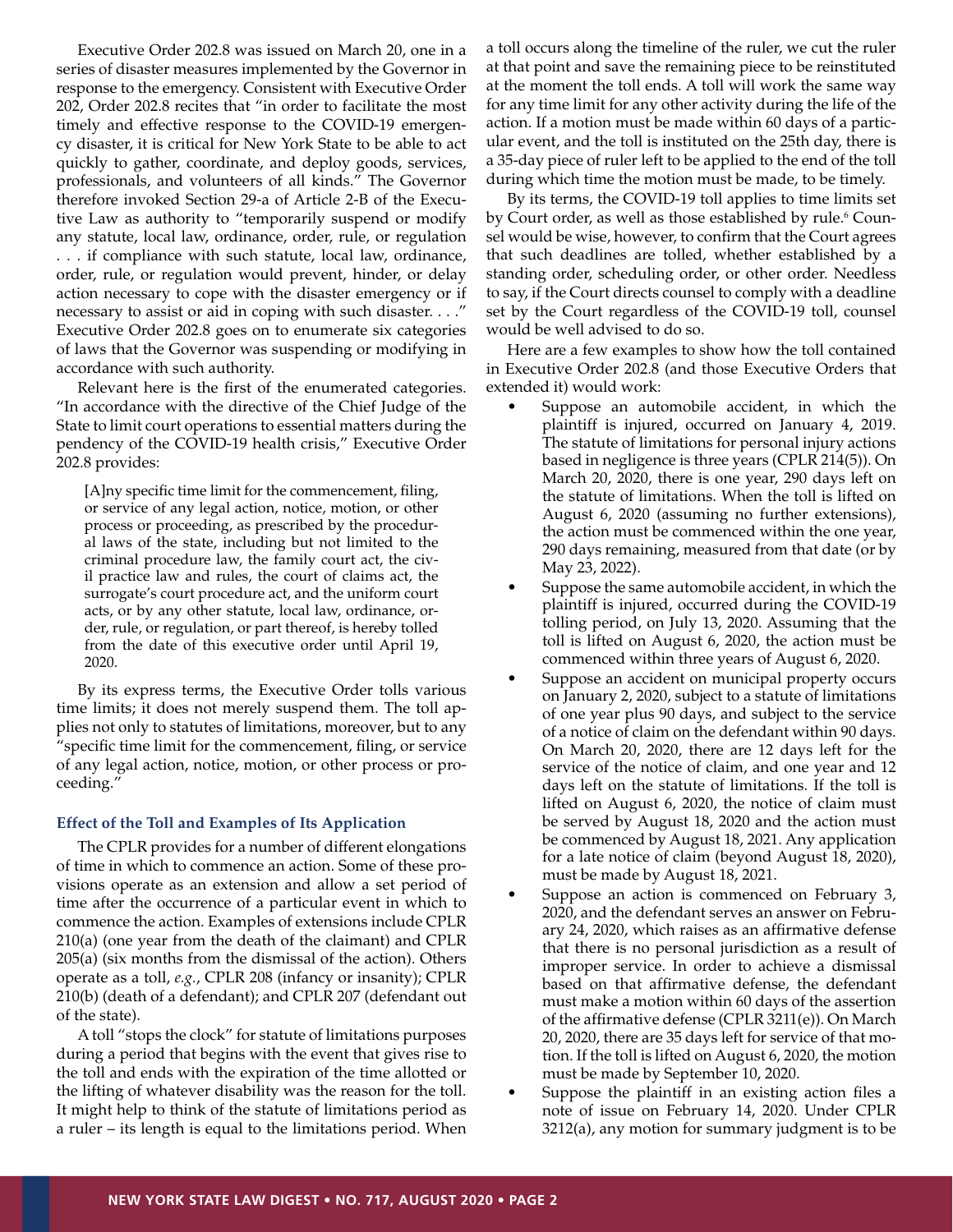made within 120 days (assuming no shorter period is adopted by the court). On March 20, 2020, there are 85 days left in the 120-day period. If the toll is lifted on August 6, 2020, the motion must be made by October 30, 2020.

Suppose the plaintiff in an existing action files a note of issue during the COVID-19 tolling period, on July 13, 2020. If the toll is lifted on August 6, 2020, any motion for summary judgment would be required within 120 days of August 6, 2020 (i.e., December 4, 2020). The time between July 13, 2020 and August 6, 2020 would be excluded from the computation.

#### **Service of Papers Not Filed in Court**

Executive Order 202.8's toll applies by its terms to the time limits applicable to filing and service of various types of papers, including "any legal action, notice, motion, or other process or proceeding, as prescribed by the procedural laws of the state, including . . . the civil practice law and rules . . . ." This language is ambiguous as to whether the toll applies to service of various papers that are required to be served but not filed in court including, for instance, service of discovery demands and responses. Indeed, the author of a leading New York practice commentary has concluded that "[w]hile the COVID-19 Toll applies to the service of a notice of appearance under CPLR 320(a), a CPLR 3211(a) pre-answer motion to dismiss, and a CPLR 3024 corrective motion, it does not apply to toll the defendant's time to serve an answer!"**<sup>7</sup>**

The language of Executive Order 202.8 supports – and the context in which the Order was issued requires – a broader reading. The Order provides that the toll applies to "any specific time limit for the . . . service of any legal action, notice, motion, *or other process or proceeding*, as prescribed by the procedural laws of the state . . . " (emphasis added). While the words "service of any . . . other process or proceeding" are not a model of clarity, this broad language supports the conclusion that the toll covers all time limits applicable to service of papers under the CPLR. Furthermore, the paragraph of Executive Order 202.8 that establishes the COVID-19 toll expressly invokes "the directive of the Chief Judge of the State to limit court operations to essential matters during the pendency of the COVID-19 health crisis." At the time those words were written, the electronic system was shut down for the filing of papers, including answers, responses, and so forth. Indeed, at least one court has already concluded in the context of criminal cases that "[t]he language of [Executive Order 202.8] sweeps up every procedural time limited imposed in the Criminal Procedure Law. . . . "8

A broad reading of the toll to apply to all time limits under the CPLR is further supported by Executive Order 202.8's invocation of the importance of facilitating "the most timely and effective response to the COVID-19 emergency disaster," and its stated intent to provide relief from statutes and rules that would otherwise "prevent, hinder, or delay action necessary to cope with the disaster emergency or if necessary to assist or aid in coping with such disaster. . . ." These clear signals of the Governor's intent in issuing the Executive Order take on all the more significance in light of the Order's ambiguous language.<sup>9</sup> Interpreting the toll narrowly, in a way that might prejudice attorneys and clients who may have been directly affected by the COVID-19 virus, or who were unable to meet otherwise applicable deadlines because they were unable to get to their offices or for other reasons related to the public health crisis, would at the very least interfere with efforts to "cope with the disaster."

#### **A Word of Caution**

While the authors believe that the language and context of Executive Order 202.8 support a broad reading of the toll, others may take – and indeed, already have taken – a more limited view. Caution dictates that lawyers protect their clients by entering into stipulations or taking other measures to obtain explicit extensions of otherwise applicable deadlines, especially where the application of Executive Order 202.8 may be less than absolutely clear. This is all the more true where the stakes are high – for instance in responding to a notice to admit under CPLR 3123(a), which provides that "the matters of which an admission is requested shall be deemed admitted" absent a timely response. By taking protective measures that leave their adversaries without any basis to argue that a deadline was missed, counsel will wisely heed Professor Siegel's advice: "Let this issue ultimately be decided in someone else's case."10

Moreover, a dispute as to the effect of the COVID-19 toll on the statute of limitations period for any particular case may not arise for several years. For example, assume that the statute of limitations for a claim does not expire until May 23, 2022 as a result of the toll (as discussed in an example above). If the plaintiff waits until then to commence an action, any dispute as to the applicability of the toll would likely not be raised until the defendant files a CPLR 3211 motion based on the statute of limitations, or even later if the defendant instead raises the statute of limitations as an affirmative defense. Thus, wise practitioners should try to memorialize this toll in a manner that will be easy to recall in years to come.

Finally, practitioners should keep abreast of all developments in this area, including any further Executive Orders or Court directives. A good place to start would be the updates provided by the NYSBA website, specifically accessible via this link: https://nysba.org/covid-19-information-updates.

Most important, please stay safe and healthy.

#### **Endnotes**

1 *See* Executive Order 202.14 issued on April 7, 2020 (extending toll through May 7, 2020); Executive Order 202.28 issued on May 7, 2020 (extending toll through June 6, 2020); Executive Order 202.38 issued on June 6, 2020 (extending toll through July 6, 2020); Executive Order 202.48 issued on July 6, 2020 (extending toll through August 5, 2020).